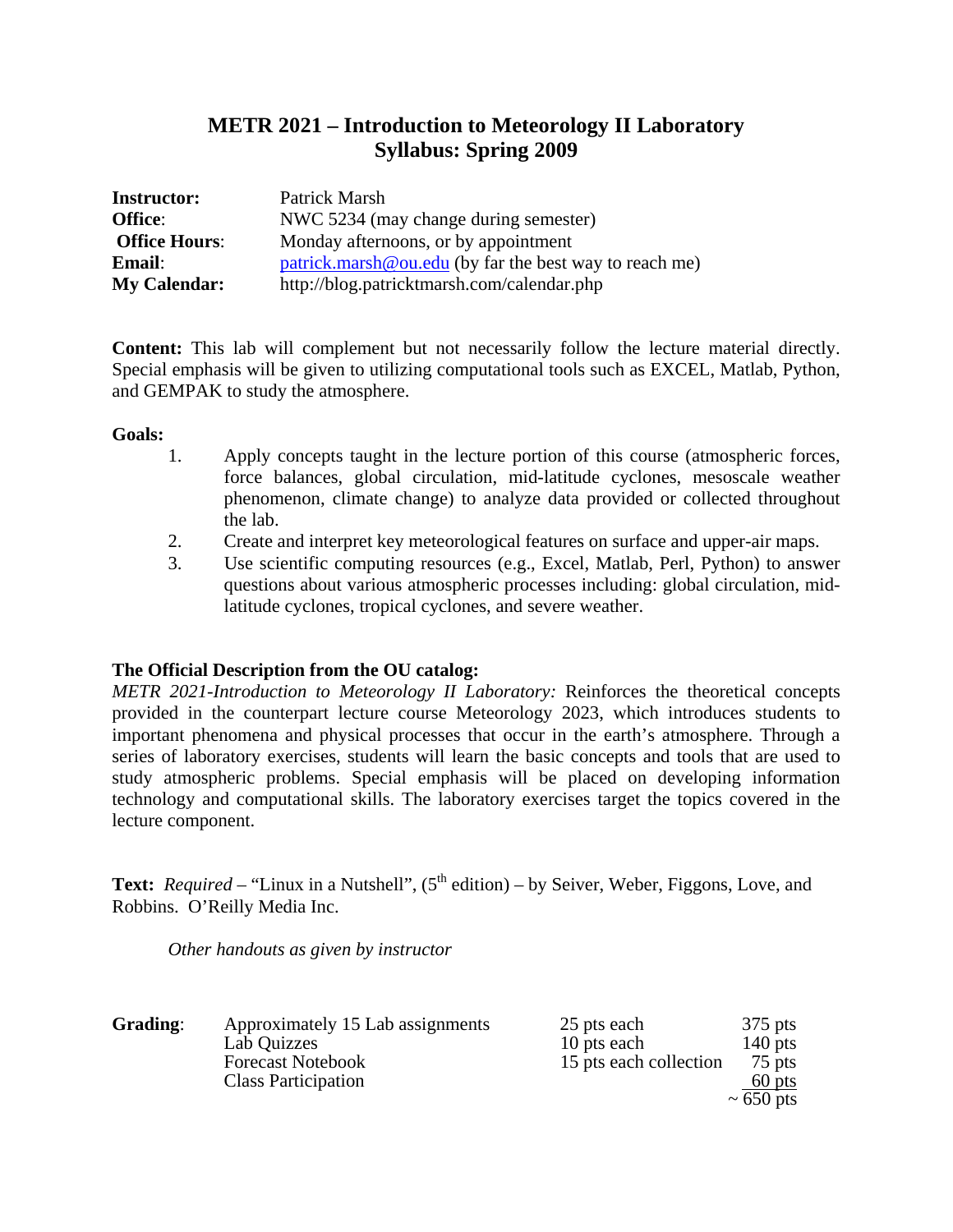### **Grading Scale:**

| 90-100    | $(585 - 650 \text{ pts})$ | A           |
|-----------|---------------------------|-------------|
| 80-89     | $(520 - 584 \text{ pts})$ | В           |
| 70-79     | $(455 - 519 \text{ pts})$ | $\mathbf C$ |
| 60-69     | $(390 - 454 \text{ pts})$ | D           |
| $00 - 59$ | $(< 389 \text{ pts})$     | F           |

**Lab Schedule: (**Subject to change)

| Week    | <b>Topic</b>                      |
|---------|-----------------------------------|
| Week 1  | <b>Forecast Funnel</b>            |
| Week 2  | Introduction to Scripting         |
| Week 3  | <b>Making Model Maps</b>          |
| Week 4  | <b>Force Balances</b>             |
| Week 5  | Semi-permanent Wx Systems         |
| Week 6  | <b>TBD</b>                        |
| Week 7  | Div, Conv, Vorticity              |
| Week 8  | <b>Upper-level Advections</b>     |
| Week 9  | <b>SPRING BREAK</b>               |
| Week 10 | Mid-lat Cyclones                  |
| Week 11 | <b>Surface Analyses</b>           |
| Week 12 | <b>How Models Work</b>            |
| Week 13 | <b>Severe Weather Forecasting</b> |
| Week 14 | <b>Tropical Meteorology</b>       |
| Week 15 | TBD                               |
| Week 16 | Climate Change                    |

Lab Assignments: Lab assignments must be turned at the beginning of the next lab period, before the next lab begins. The only exceptions will be for extenuating circumstances (i.e. death in the family, hospitalization, etc.) when I am notified at least 24 hours in advance.

**Forecast Notebook:** You will be expected to keep a forecast notebook for the weather challenge. It will be collected after each forecast city during the following lab session. You will be expected to keep track of the weather one week before forecasting begins for the city, plus the two weeks of forecasts. Your forecast notebook should just be a Microsoft Word document which you will submit to me via the Subversion repository. We'll discuss this more in class More details are available on the forecast notebook handout.

**Holidays:** Spring Break – No class March  $17<sup>th</sup>$ .